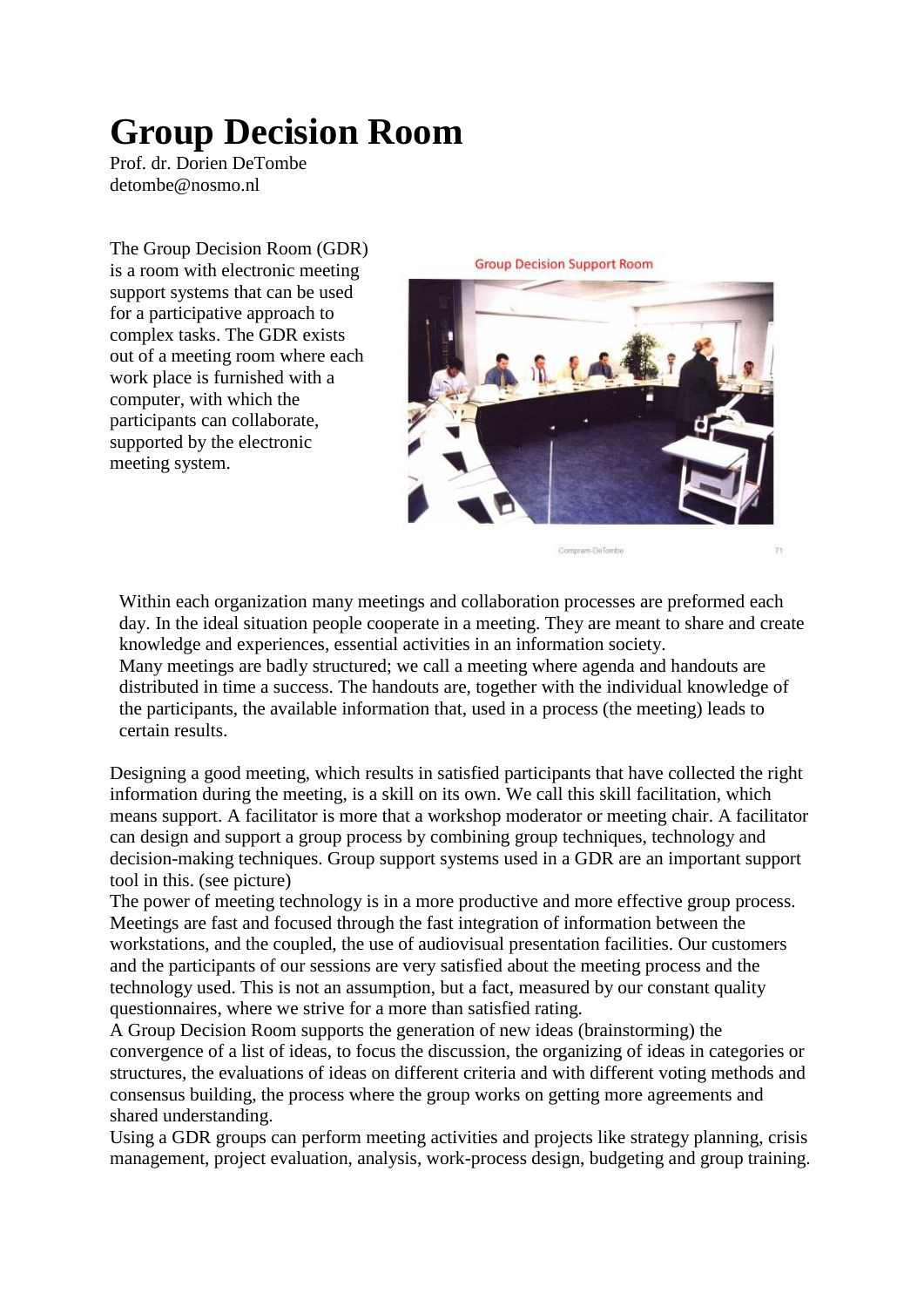In a Group Decision room is not per-se the place where decisions are made for direct implementation. The system is very suitable to create an overview of the opinions and viewpoints within a group. This can be used to collect viewpoints but also to evaluate a product or to determine strategy in a later stadium, or when required we can support direct voting, ranking and even consensus building.

# **Advantages**

The most important advantages of a GDR are:

### **Anonymity:**

Each participant is anonymous during the meeting. Results are visualized in an overview where no participant or leader knows who contributed what idea. This supports a free exchange of thoughts and positive criticism, ideas are only valued on content, independent of who contributed them. Especially teams that have difficulty in cooperating will profit form anonymity. The conflicts but also the similarities within a group are clear and it is possible for a participant to change his viewpoint without being vulnerable.

# **Parallel working:**

The participants contribute their ideas at the same time; in fact everyone is talking at the same time. This results in a large gain in time. To give an indication; in a brainstorm with 10 persons, during 10 minutes more than 200 different ideas can be generated. Of cause there are methods available, a bit more time consuming, to reduce the overload that results. A small group (up to 20 persons) can, in 2.5-3 hours time, and in 3 or 4 steps, create an overview of a problem situation or question. Depending on the complexity of the task, the number of participants and the requested precision or detail a session can take between 2 hours and 2 days. A facilitator can estimate how much time a group needs for a task.

#### **Automatic Minutes:**

In a normal meeting the result can get lost by bad or uncompleted minutes. In a GDR session a complete report of the electronic interaction is available any time during or after the meeting. The report is saved in MS word format. On request we can let a student assistant, supervised by a facilitator, work out the minutes into a proper report.

#### **Structured discussion:**

The structured approach of sessions where technology and facilitation is combined keeps the group focused on the final result and prevents the discussion from deviation to unproductive side discussions. Other than on a flip-over a brainstorm can be structured in for instance categories, both before and after the brainstorm process. This can easily be performed with a drag and drop function.

# **Integration of Modelling, Simulation and GroupSupport User friendliness**

GroupSystems for Windows is a user-friendly software program. Because the system is operated by a technical assistant that we name "chauffeur", in general an instruction of five minutes is sufficient to teach participants to work with the system. Through the clear overview the program provides, participants are encouraged to participate in the different activities that are proposed by the facilitator.

# **Applicatieons of the GDR:**

The following activities are preformed using a Group Decision Room:

- Defining van Project plans
- Determining criteria for project selection
- Development and design of new product concepts
- Development of Balanced Score Cards
- Development of IT-strategy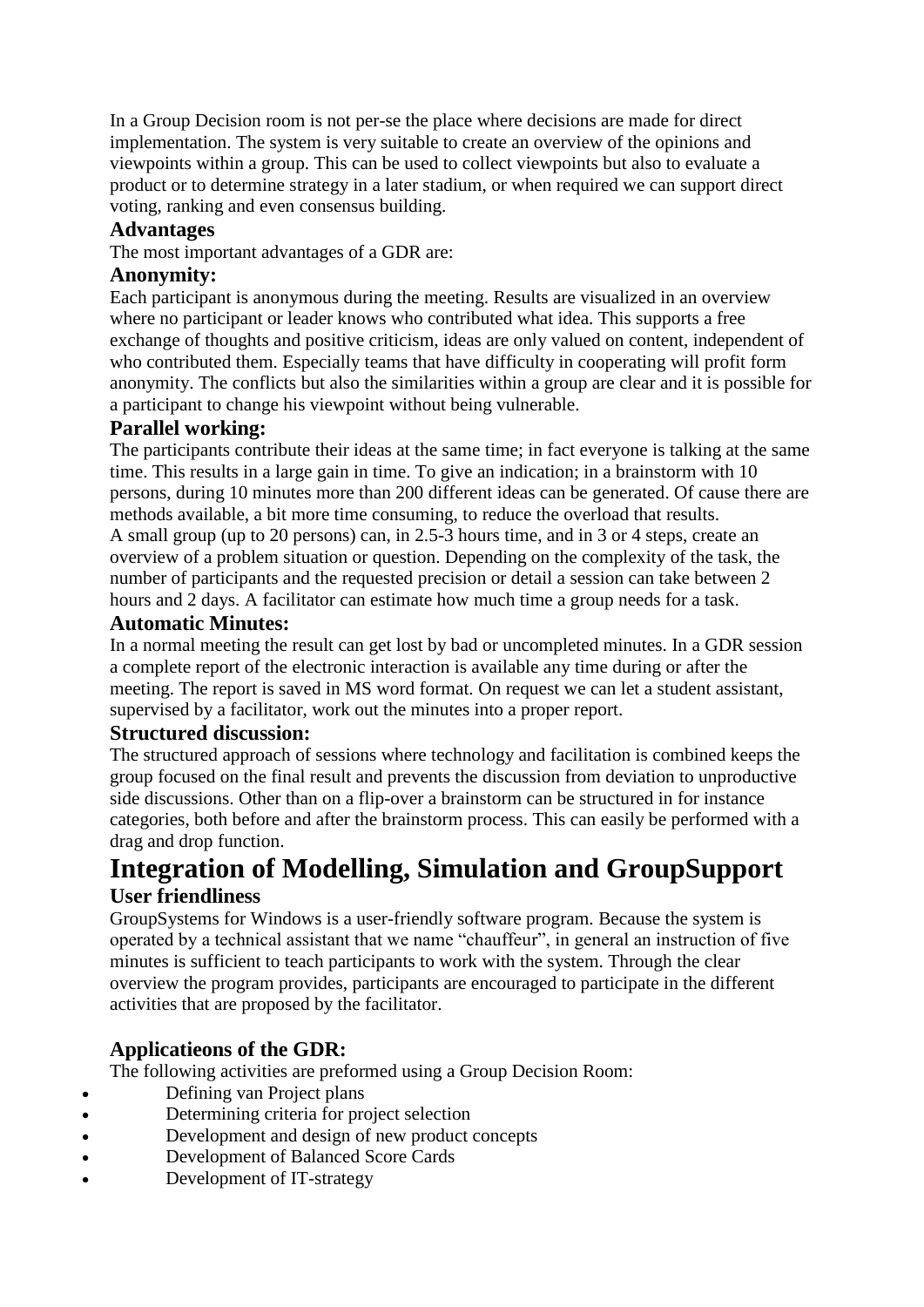- Evaluation of prototypes and computer applications
- Expert forums
- Formulation of (human) resource management goals.
- Identification of critical success factors
- Identification of organizational problem areas
- Identification of directions for problem solving
- Management training
- Multi disciplinary approach and analysis of problem areas
- Policy development and -evaluation
- Product evaluation by customers and future users
- Risk analysis
- Simulation Games and Management games
- Strategy analysis, -development and –formulation
- Strength / Weaknesses analysis

In theory, each meeting process can be supported by GSS. A facilitator can advice and estimate how long preparation and execution will take.

# **GDR Services**

Apart from session facilitation we provide the following services:

- Facilitation courses for novices and intermediates
- Support in the design of GSS supported organization processes
- Advice and support on distributed meeting processes

# **Experiences**

To give you an impression of the customers that used our GDR: Governmental

- Ministry of Transport, Public Works and Water Management
- Ministry of Housing, Spatial Planning and the Environment
- Ministry of Economic affaires
- Police Department Amsterdam-Amstelland
- Police Department Rotterdam-Rijnmond
	- Semi- Governmental
- Rotterdam Port management **Organizations**
- KPN
- NUON
- Amsterdam Airport Schiphol
- TNO

# **Research**

Our GSS research is focused on practice and most of the research projects are performed in cooperation with different partners from industry and the government. Several themes are important in the GSS program.

- Collaborative Business Engineering (CBE)
- GSS acceptation, adoption en divergence
- **GSS** session design
- Distributed GSS use
- The effect of context on GSS use
- Collaboration buildingblocks (thinkLets)
- Institutionalizing of GSS use in and between organizations
- Support in collaborative design of simulation models

# **Facilities**